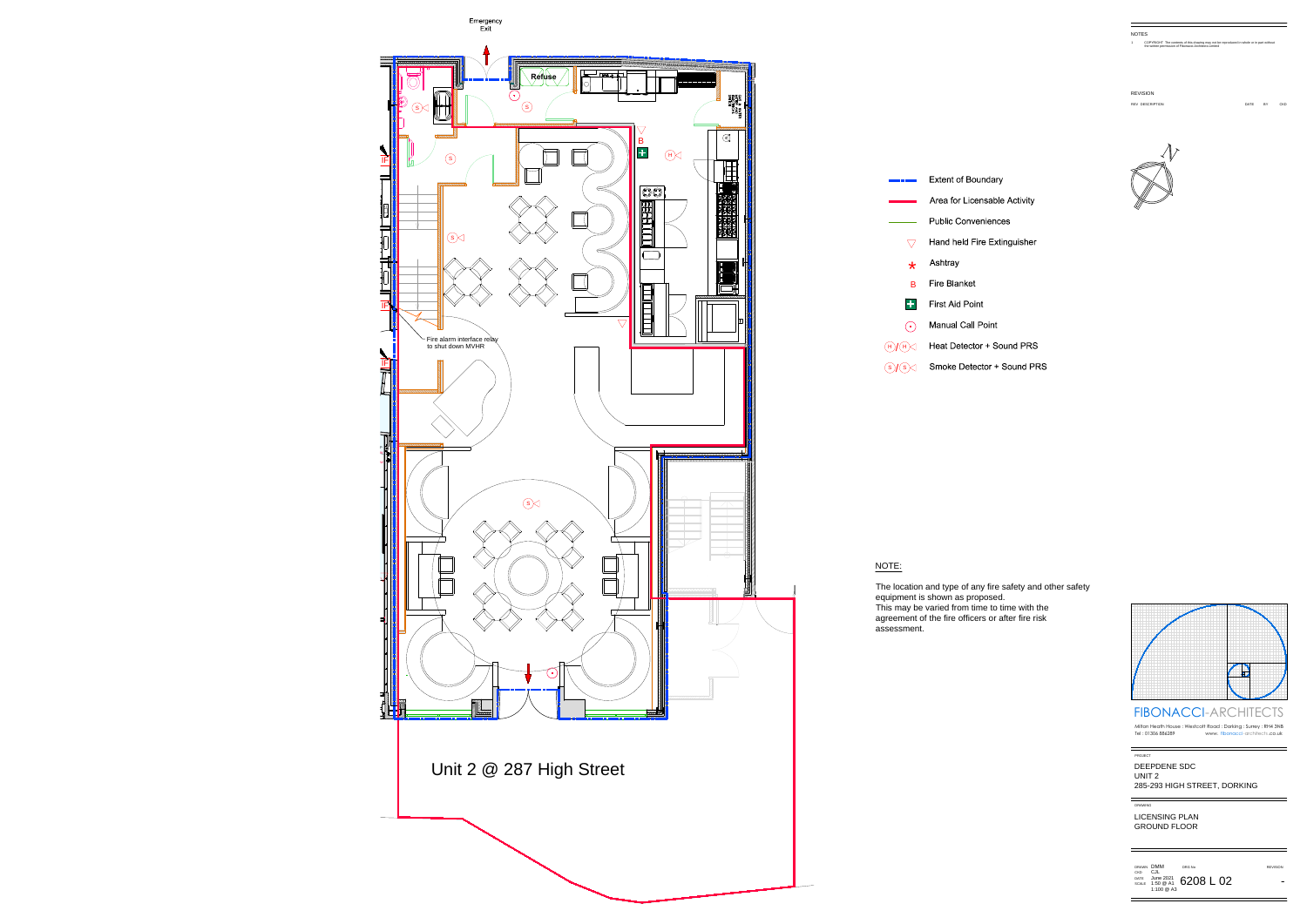![](_page_1_Figure_0.jpeg)

1 COPYRIGHT The contents of this drawing may not be reproduced in whole or in part without the WATER<br>The COPYRIGHT The contents of this drawing may not be reprod.<br>The written permission of Fibonacci-Architects Limited

**REVISION** 

## NOTE:

The location and type of any fire safety and other safety equipment is shown as proposed. This may be varied from time to time with the agreement of the fire officers or after fire risk assessment.

![](_page_1_Figure_1.jpeg)

DATE BY CKD

![](_page_1_Picture_8.jpeg)

![](_page_1_Figure_16.jpeg)